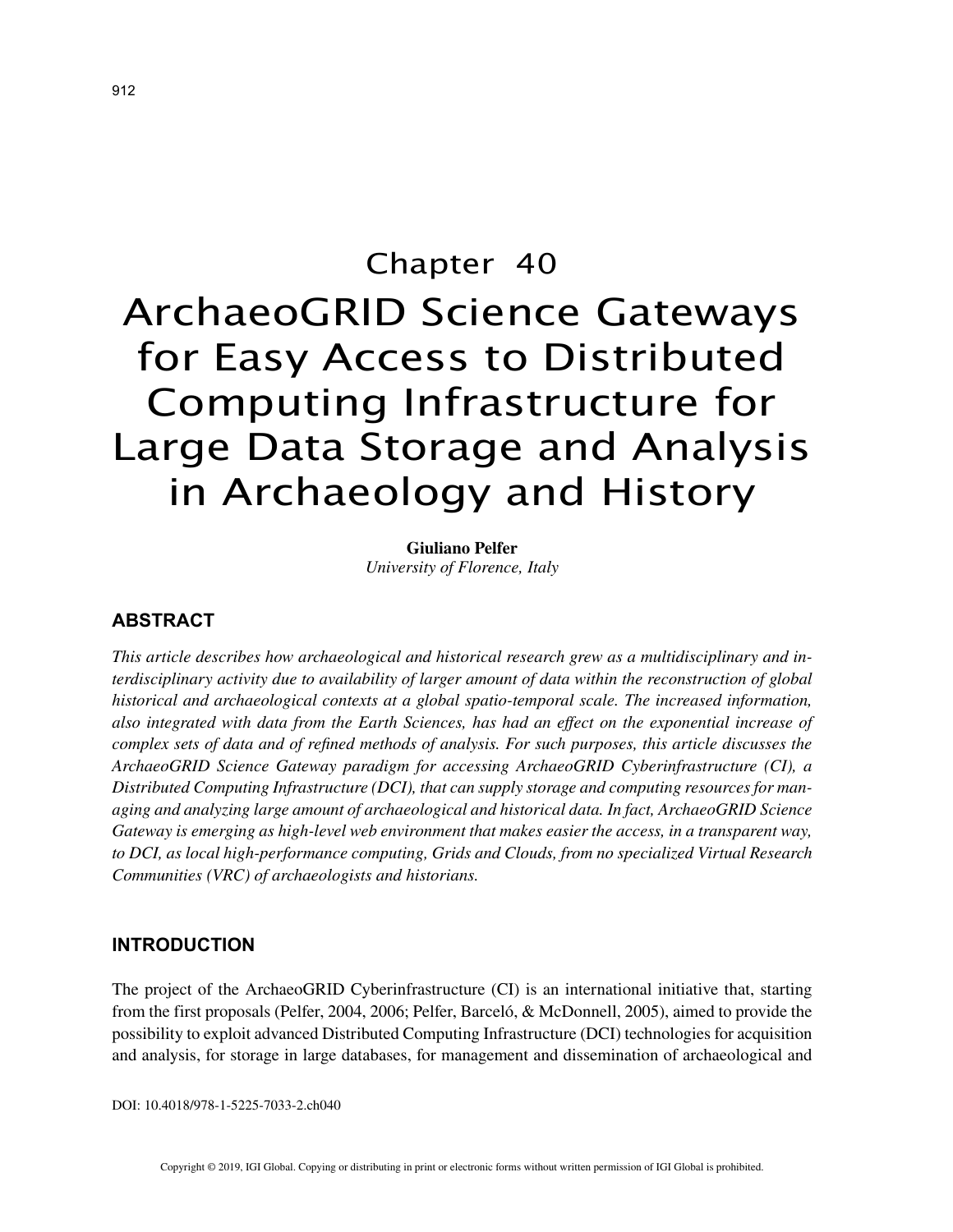#### *ArchaeoGRID Science Gateways for Easy Access to Distributed Computing Infrastructure*

historical data. Main ArchaeoGRID CI goals are addressed to curation and analysis of big amount of historical and archaeological data coming from written sources, remote sensing, field surveys, excavations and laboratories, with a view to research, knowledge, heritage management, information exploitation and preservation. ArchaeoGRID CI also gives the possibility to understand the historical and archaeological knowledge as commons in the era of digital revolution and allows the development and test of data simulation models with many variables and multiple space-time information.

In fact, challenges and problems affecting current historical and archaeological research deal with the analysis of historical processes in large geographical areas and for long time periods. So that archaeologists and historians increasingly view mass data sets as the means by which it can be analyzed multivariate phenomena such as the human-environmental dynamics, the development of social complexity and the integration of ancient economies. Mass data sets have been produced through collaborative field projects, regionally integrated databases held by state and federal agencies, technologies such as LiDAR, compilations of heritage data and new forms of data storage and retrieval. Terrestrial and Satellite Remote Sensing applications in archaeology and in history have become increasingly frequent.

Applications depend mostly on the rising interest of the scientific community in modern methods for surveying geographic data, which have become increasingly powerful, automatic and reliable. Remote Sensing, with its various techniques, offers the rapid acquisition of a huge quantity of metric and qualitative data from large contiguous territories, making it possible to study settlement process in a framework of larger spatial structures. For an appropriate and widespread use of these data, it is still necessary to have recourse to GIS techniques and simulation methods; as a matter of fact, only the combined use of such methodologies provides a full exploitation of their potential for an in-depth understanding and an effective utilization of data.

Archaeological and historical knowledge building is a collective work performed by the entire community of researchers, and this fits very well with the DCI paradigm of Virtual Research Communities (VRC) using large and distributed computing and storage resources. Easy access to, and management of large data sets and complex software packages, allowed by Cyberinfrastructures, is hence an asset for the production of relevant archaeological and historical knowledge. In fact, archaeological and historical data useful for analysis are growing and getting not only larger and larger, but also their complexity and heterogeneity are increasing, implying that the extraction of meaningful knowledge requires more and more computing and storage resources. Data include contributions from scientific fields as different as physics, chemistry, Earth sciences, biology, geography, anthropology and social sciences, as well as techniques developed according to the archaeological methods and theories. Modern archaeological science depends on large collections of diverse, mundane objects -such as potsherds, stone tools and debris, animal and plant remains - rather than small collections of treasures. Sites are unique, non-renewable resources easily destroyed by erosion or modern land use and data curation aspects are increasingly important. Old collections, original field notes and reports of previous work have enduring research value. Archaeological and historical data also lose much of their meaning when they are taken out of the original space-time context in which they were discovered. This spatio-temporal context of modern archaeological research spans from the dig site itself to much larger regions and long-time periods. One of the most important goals of ArchaeoGRID CI is then the development of digital repositories of archaeological and historical data containing space-time information.

Archaeological data significance and therefore databases organization changes depending on new discoveries, on the evolution of analysis methods and on the theoretical developments. One of the major